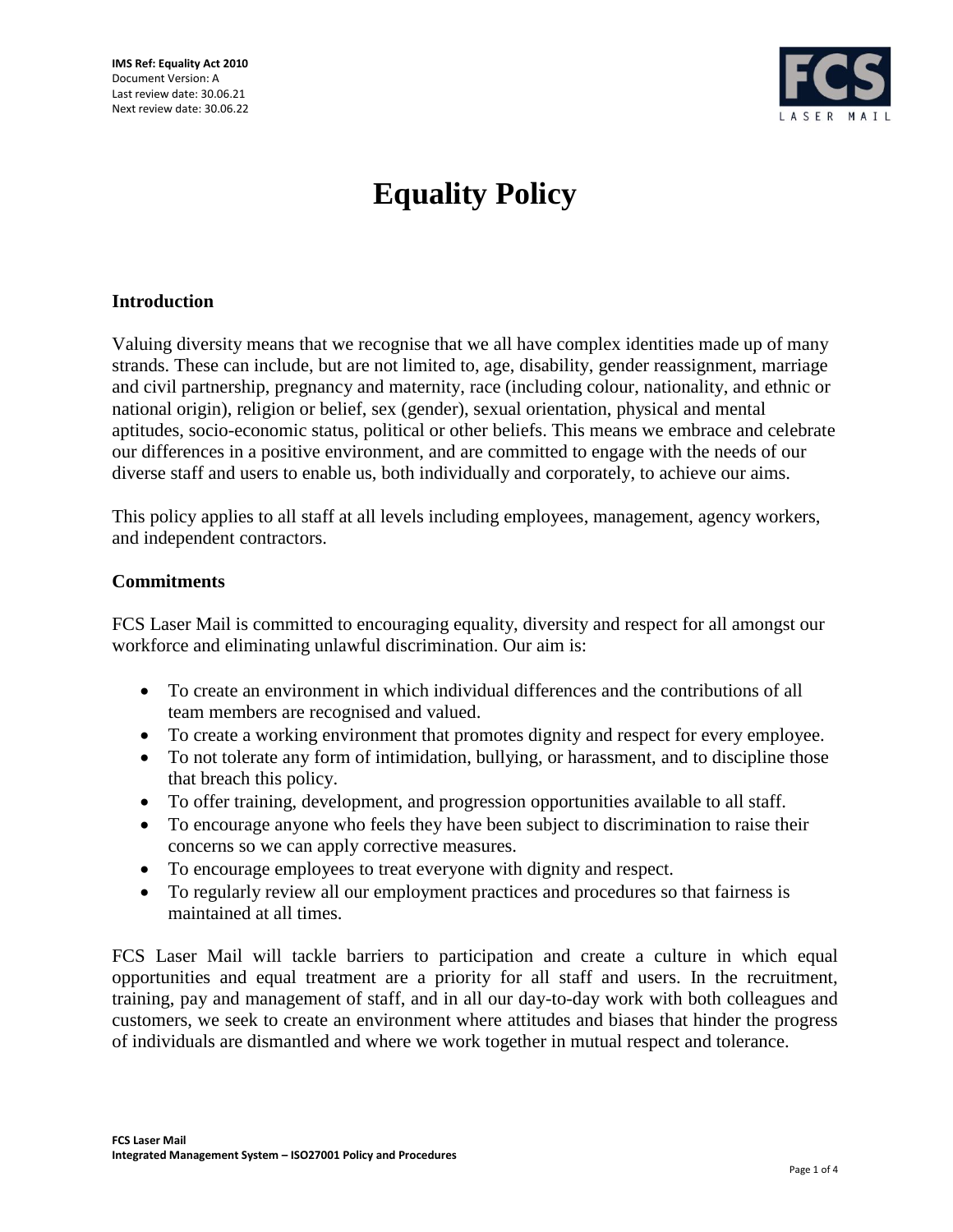## **Purpose**

The purpose of this policy is to:

Create a working environment where no staff member is unlawfully discriminated against protected characteristics in Equality Act 2010:

- age,
- disability,
- gender reassignment,
- marriage and civil partnership,
- pregnancy and maternity,
- race (including colour, nationality, and ethnic or national origin),
- religion or belief,
- sex (gender),
- sexual orientation.

Oppose and avoid all forms of unlawful discrimination in the workplace, including in staff's interactions with each other, in pay and benefits, terms and conditions of employment, dealing with grievances and discipline, dismissal, redundancy, leave for parents, requests for flexible working, and selection for employment, promotion, training or other developmental opportunities.

## **Unlawful discrimination**

The Equality Act 2010 prohibits the following forms of discrimination:

- **Direct discrimination**: less favourable treatment because of a protected characteristic.
- **Indirect discrimination**: where a provision, criterion or practice is applied to all staff but adversely affects people with a particular protected characteristic more than others, and is not justified.
- **Harassment**: unwanted conduct related to a protected characteristic, which has the purpose or effect of violating someone's dignity or creating an intimidating, hostile, degrading, humiliating or offensive environment for them. This includes sexual harassment.
- **Victimisation**: retaliation against someone who has complained or has supported someone else's complaint about discrimination.
- **Failure to make reasonable adjustments** to alleviate disadvantages caused by a disability.
- **Discrimination arising from disability**: where a disabled person is treated unfavourably not because of their disability but something arising in consequence of it.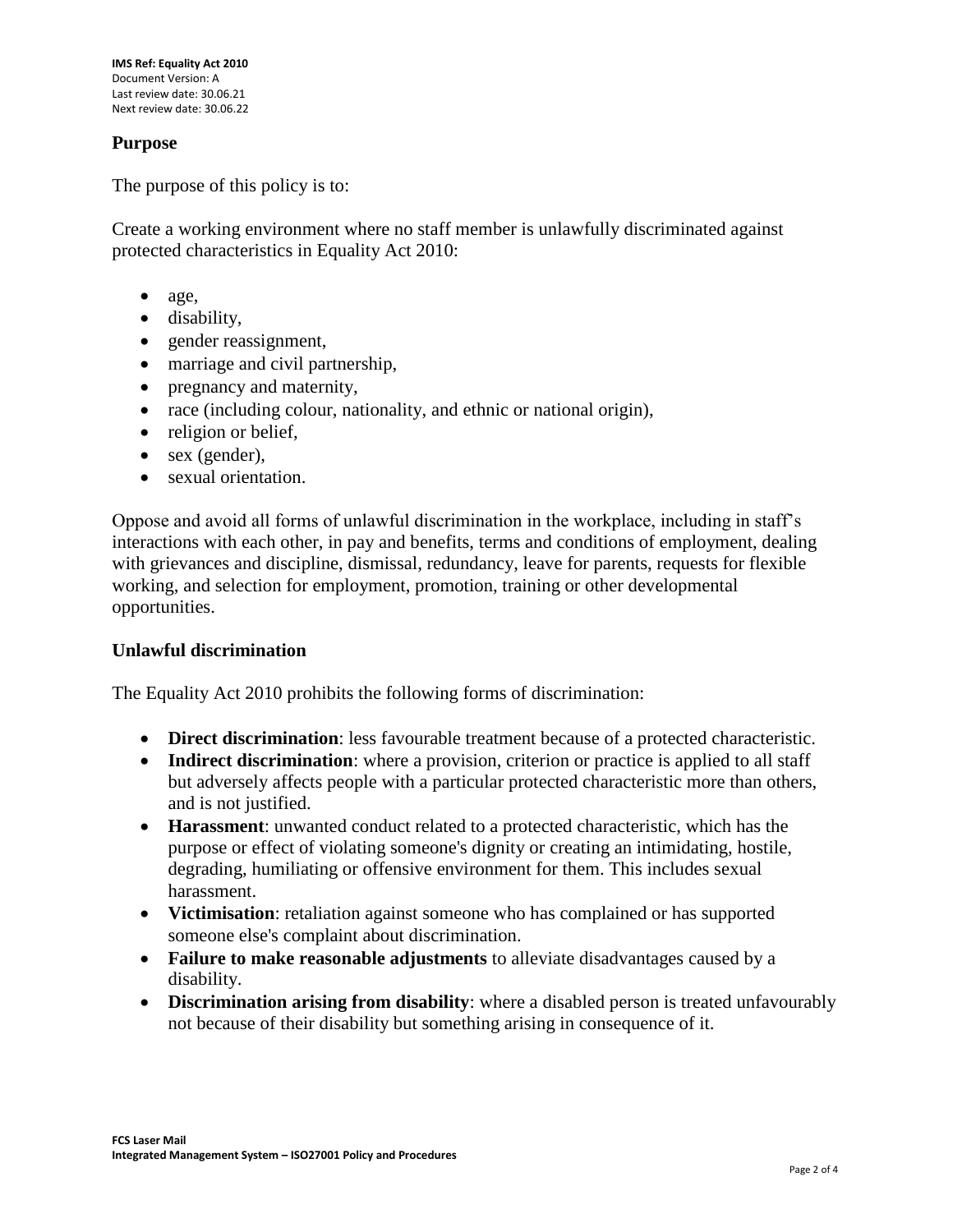## **Responsibilities of all staff**

This policy applies to all staff working for us including employees, management, agency workers, and independent contractors.

All employees are expected to conduct themselves in a professional and considerate manner at all times.

Staff must not unlawfully discriminate against or harass other people including current and former staff members, job applicants, clients, customers, suppliers, or visitors.

This responsibility applies in the workplace, outside the workplace (when dealing with customers, suppliers or other work-related contacts), and on work-related trips or events including social events.

This applies in relation to face-to-face behaviour as well as communications by phone, text message, email, social media, and other electronic means. It applies to written, verbal and nonverbal conduct such as disseminating offensive pictures and cartoons.

### **Management Responsibilities**

It is the responsibility of all managers from directors and departmental heads to supervisors to:

- ensure that the standards established within this policy are adhered to within their own area of responsibility
- familiarise themselves with the procedures in all Equal Opportunities documentation
- ensure that they are not instructing employees to act in a discriminatory manner
- ensure they are not putting pressure on employees to discriminate
- bring the details of the policy and procedure documents to the attention of all staff
- ensure that information on equal opportunities is incorporated in all induction processes for new or temporary staff and is supported by ongoing training

## **Staff Responsibilities**

It is the responsibility of employees at all levels to:

- co-operate with any measures introduced to ensure equality of opportunity
- report any discriminatory acts or practices
- not induce or attempt to induce others to practice unlawful discrimination
- not victimise anyone as a result of them having reported or provided evidence of discrimination
- not harass, abuse, bully or intimidate others